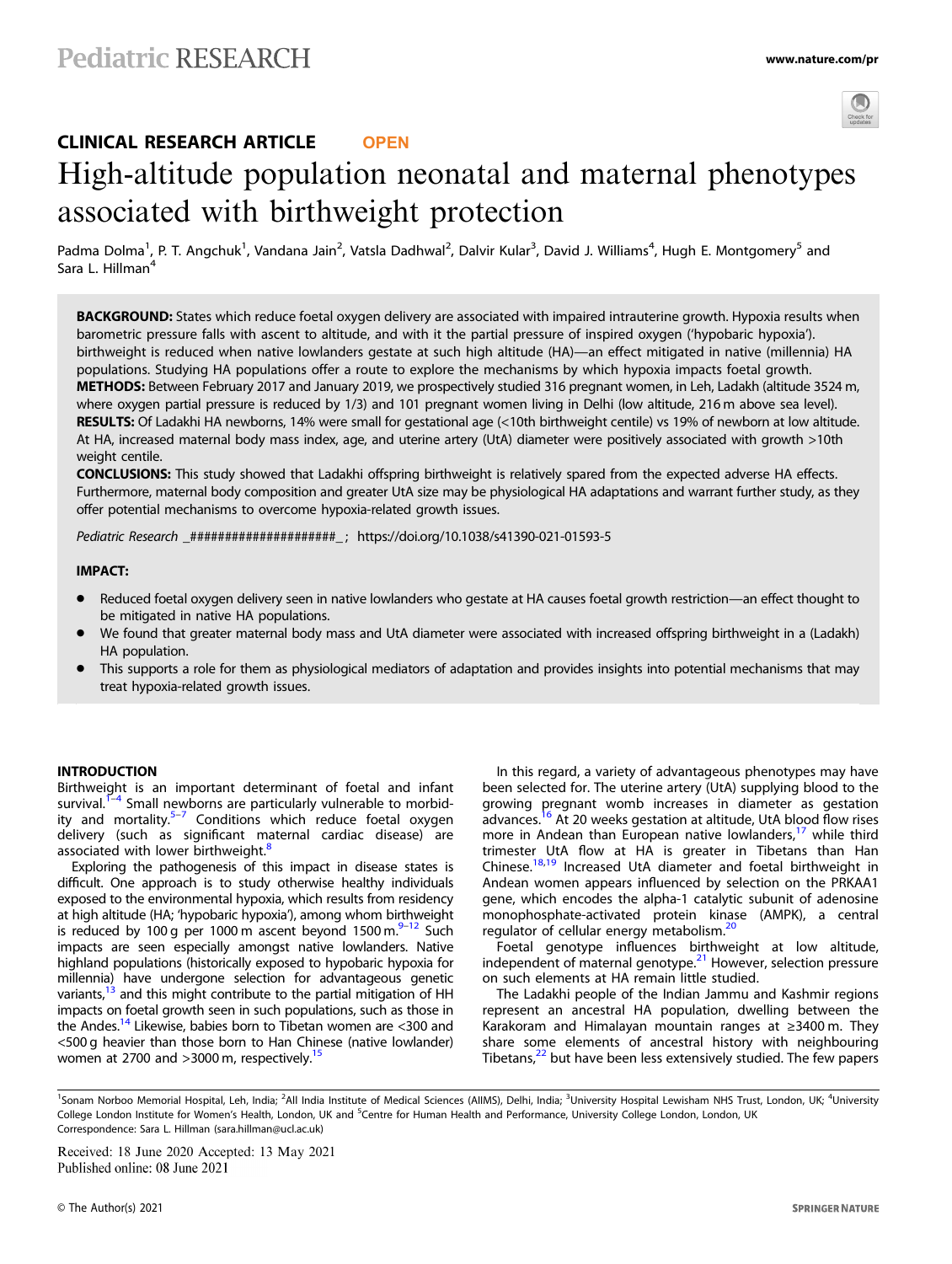High-altitude population neonatal and maternal phenotypes associated with. . . P Dolma et al.

 $\overline{2}$ 

investigating birthweights from this population are >15 years  $old^{23,24}$  and, while supporting the protective influence of Tibetan ancestry on birthweight, they failed to confirm the same protective effect on Ladakhi offspring. Wiley et al. reported mean birthweight of 168 Ladakhi babies to be 2764 g, but gestational age was not measured. Instead, fundal height and head circumference were used as proxies.<sup>2</sup>

We thus set out to perform a larger prospective observational study, in order to elucidate the effects of HA hypoxia on birthweight in a single native HA Ladakhi population. Specifically, we sought to:

- (i) Report the association of maternal and offspring anthropomorphic characteristics with birthweight impacts, and specifically that of increased UtA diameter.
- (ii) Collect biological samples to investigate genetic and metabolic mechanisms that might help explain the phenotypes identified.

# **METHODS**

Two linked prospective observational cohort studies were carried out. Pregnant women were recruited from Sonam Norboo Memorial (SNM) Hospital, Leh, Ladakh (the HA site, 3524 m) from the antenatal clinics and antenatal ultrasound departments over a 2-year period (Feb 2017–Jan 2019). Infants born at the All India Institute for Medical Sciences, New Delhi (216 m above sea level) were studied in parallel over a 1-year period (Jan 2018–December 2018). Ethical permissions were granted for the study from the Indian Health Ministry's Screening Committee (HMSC) on the 7th September 2016, the Office of the Chief Medical Officer Leh (3rd August 2016), the All India Institute for Medical Sciences and the University College London research ethics committee (3634/002).

Pregnant women were eligible if they were aged over 18; not known to be genetically related to the father (first cousin or closer); having a singleton pregnancy; planning to deliver at the hospital; <28 weeks gestation using last menstrual period (LMP) and in whom an estimated due date (EDD) could be confirmed by ultrasound. Where LMP was uncertain or where there was a difference of >5 days by an appropriate early ultrasound, the ultrasound determined EDD was used. Excluded were those pregnancies with obvious foetal structural or chromosomal abnormalities.

Pregnant women completed a questionnaire documenting their dietary patterns (meat eater/vegetarian); and family, obstetric and medical histories (including smoking, alcohol, chronic medical problems and medications). Geographical ancestry was recorded with, where possible, birth locations for more than five generations. Blood pressure and anthropomorphic measures (height and weight pre-pregnancy and at attendance) were recorded using standard anthropometric techniques at the enrolment, booking appointment. UtA diameters were measured in longitudinal section at its crossover with the external iliac artery using transcutaneous ultrasound, between 18 and 24 weeks gestation<sup>[17](#page-5-0)</sup> by a single trained operator at each site (4-MHz curved linear array probe ALOKA Prosound, Hitachi Aloka. Medical Ltd, Chennai, India) in Leh and a Voluson™ E6 (GE Healthcare, Chicago, Illinois) in Delhi. The process was repeated bilaterally, and values of six readings (three per side) recorded. Colour imaging was not used, so as to avoid artefactual increases in UtA diameter. A second operator verified 10% of images and calculated average UtA diameters.

Information concerning the birth process (mode of delivery) and the neonatal characteristics (sex, weight, head circumference, crown-heel length and APGAR score) were recorded. Arterial transdermal oxygen saturation was recorded by pulse oximeter within first 15 min of birth from both a finger and toe with babies lying, resting and not crying and in the absence of supplemental oxygen delivery.

Deliveries were classified preterm, if <37 weeks gestation. All deliveries up to 42 weeks' gestation were included in the analysis. Small for gestational age (SGA) infants were defined by a birthweight of <10th centile, according to the Intergrowth software package [\(https://intergrowth21.tghn.org\)](https://intergrowth21.tghn.org).

### Statistical analysis

Outcome measures were defined by cases—pregnancies affected by SGA vs controls (pregnancies with appropriately grown for gestational age (AGA) offspring). Analysis was first undertaken to compare maternal characteristics between SGA and AGA pregnancies in the HA and LA locations. Comparisons between HA and LA locations were also undertaken for the entire cohorts, and then stratified by SGA and AGA outcome.

Statistical analysis was performed using the STATA 16 package. Normality was confirmed through visual representation of birthweight distribution by histogram plot. Maternal baseline characteristics are reported as means [standard deviation, SD] unless otherwise stated. Unpaired t test were performed and reported for baseline characteristics between women who delivered AGA babies and those that delivered SGA babies.

Birthweight centiles and birthweight centile ratios were calculated using Intergrowth standards, as previously documented. Ponderal index was calculated as infant birthweight  $(q) \times 100/$ birth length (cm)<sup>3</sup>. Logistic regression was used to identify factors contributing to the probability of SGA delivery in the HA population. Logistic regression results are reported as odds ratios with 95% confidence limits. Explanatory variables are assessed as significant at the 5% level. Univariable logistical analysis of maternal variables was first undertaken from the entire HA cohort. Maternal variables that retained significance in the first model were included in the final multivariable model to identify the association of UtA diameter and being an SGA case. Data were initially analysed by univariable logistic regression and those with the lowest P value used to generate the final multivariable model. Sensitivity analysis using forward stepwise regression confirmed the validity of this approach.

# Sample size calculation

Sample size was calculated prior to commencement of the study using the STATA statistical software package. At 90% power with a 0.05 significance level, 184 subjects would allow for detection of a 300 g birthweight difference between SGA and AGA cases. This assumes a SD of 540 g, which is based on previous studies $^{23,24}$  $^{23,24}$  $^{23,24}$  $^{23,24}$  $^{23,24}$ with a 3:1 AGA:SGA allocation (so recruitment of 46 SGA cases). A planned sample size of 300 HA residents was thus selected based on a predicted SGA case rate of 15% SGA pregnancies in Leh (supported by earlier audit data) equating to 45 SGA babies. For the logistic regression model, ten events (SGA outcomes) are required for each coefficient estimated, so 45 cases would allow for analysis of up to four coefficients in a final model.

Overall, 316 pregnant women were recruited in Leh (HA), and 101 in Delhi (LA; 1 year due to later start of enrolment). Over the 2-year period, all women where gestational age could be ascertained and thought to be <28 weeks, were approached to be in the study. Maternal characteristics are presented in Table [1](#page-2-0) and birthweight traits in Table [2.](#page-3-0)

In Leh, >96% of women considered themselves of Ladakhi descent (with a five generation or more documented history of living at altitude), while ten (3.2%) described themselves as Tibetan. Birthweight was greatest in the Tibetan ancestry group (3.62 kg) vs Ladakhi (3.14 kg), p 0.0009.

Of AIIMS participants, the majority of women had lived in Delhi for >5 years, but more than half came originally from outside of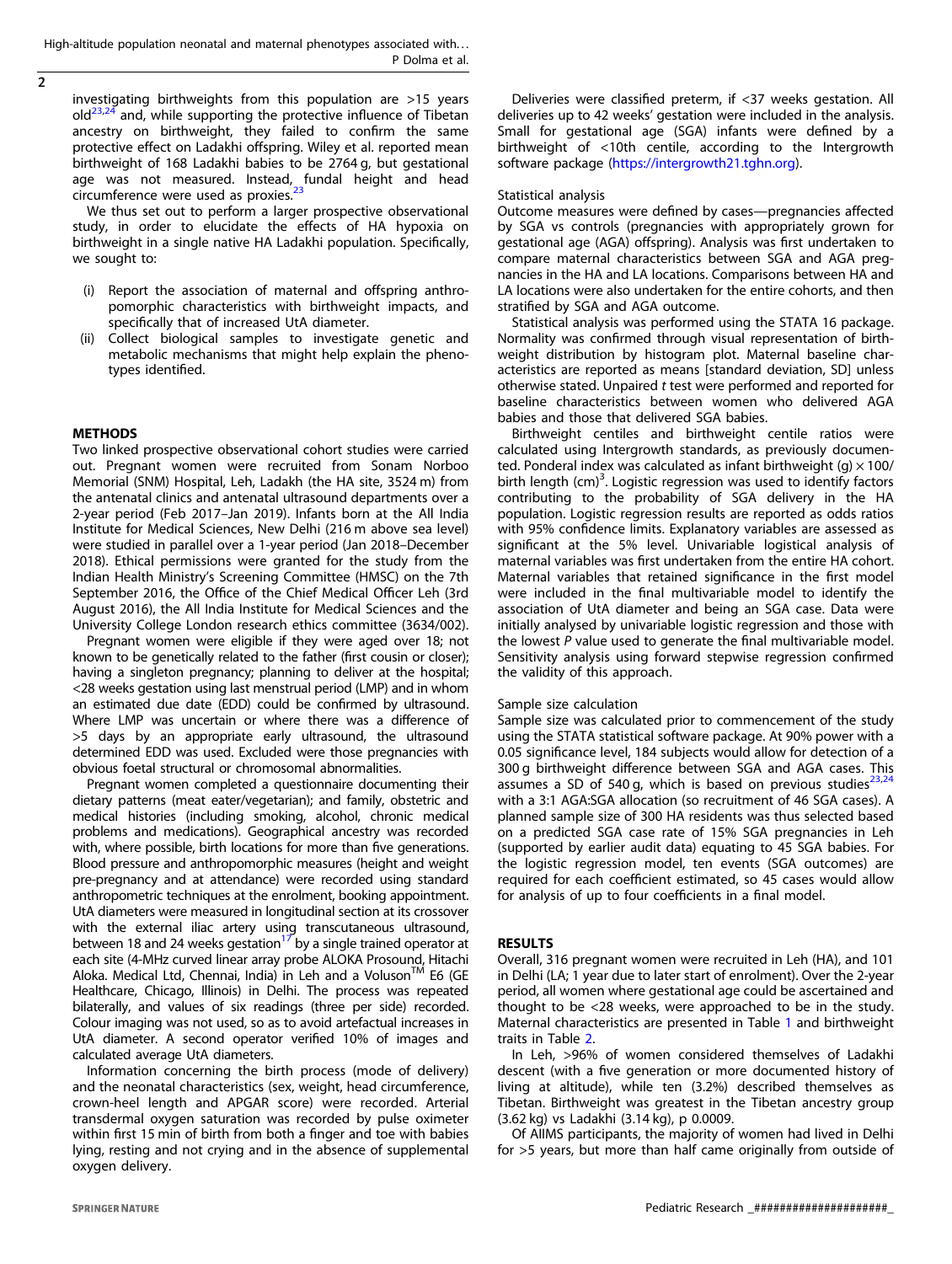<span id="page-2-0"></span>

| gestational age babies <10th centile customised to foetal gender<br>Table 1.                                                                   |                     | and gestational age).                      |                                |                         |                                                                  | Maternal characteristics of low- and high-altitude populations comparing controls (pregnant women who had appropriately grown babies) and cases (pregnant women who had small for |                             |
|------------------------------------------------------------------------------------------------------------------------------------------------|---------------------|--------------------------------------------|--------------------------------|-------------------------|------------------------------------------------------------------|-----------------------------------------------------------------------------------------------------------------------------------------------------------------------------------|-----------------------------|
| Maternal variables                                                                                                                             |                     | altitude<br>승<br>도                         |                                |                         | Low altitude                                                     |                                                                                                                                                                                   |                             |
|                                                                                                                                                |                     | $(n = 272)$<br>AGA                         | $SGA(n = 44)$                  | p Value (95% CI)        | $AGA (n = 82)$                                                   | $SGA(n = 19)$                                                                                                                                                                     | p Value (95% Cl)            |
| Age (years)                                                                                                                                    |                     | (4.6)<br>29.2                              | 27.6 (4.6)                     | $0.03(0.16-3.11)$       | 27.2 (2.9)                                                       | 26.5 (3.6)                                                                                                                                                                        | $0.386 (-2.17)$ to $0.84$ ) |
| Height (cm)                                                                                                                                    |                     | 154.5 (5.7)                                | 155.2 (5.9)                    | $0.438$ (-1.09 to 2.55) | 155.5 (6.4)                                                      | 153.2 (4.6)                                                                                                                                                                       | $0.185 (-5.25$ to $1.02)$   |
| Pre-pregnancy weight (kg)                                                                                                                      |                     | (8.5)<br>53.5                              | 50.6 (6.9)                     | $0.134 (-6.63 to 0.89)$ | 56.3 (11.3)                                                      | 49.3 (8)                                                                                                                                                                          | $0.012(1.62 - 12.54)$       |
| Booking weight (kg)                                                                                                                            |                     | (9.4)<br>57.6                              | 54 (8.2)                       | $0.006(1.2 - 7.1)$      | 57.8 (10.8)                                                      | 50.8 (7.9)                                                                                                                                                                        | 0.010 (1.69-12.23)          |
| $BMI$ (kg/m <sup>2</sup> )                                                                                                                     |                     | (3.7)<br>24.1                              | 22.3(3.1)                      | $0.002(0.87 - 3.01)$    | 23.4 (4.4)                                                       | 21.1(3.4)                                                                                                                                                                         | $0.03(0.15 - 4.44)$         |
| Ethnicity (n/%)                                                                                                                                |                     | 260 (96) Ladakhi<br>10 Tibetan<br>2 Nepali | 2 Nepali<br>Ladakhi<br>42 (96) |                         | 1 IndoDravidian<br>1 IndoEuropean<br>78 Indoaryan<br>2 Dravidian | 1 IndoEuropean<br>17 Indoaryan<br>1 Dravidian                                                                                                                                     |                             |
| Ancestors not resident Leh/Delhi, n (%)                                                                                                        |                     | >5 generations<br>2(0.7)                   | 5 generations<br>2(4.5)        |                         | 40 (77)                                                          | 11 (58)                                                                                                                                                                           |                             |
| Parity, n (%)                                                                                                                                  | Primiparous         | 99 (36.4)                                  | 21(47.7)                       |                         | 41 (50)                                                          | (47.4)                                                                                                                                                                            |                             |
|                                                                                                                                                | Multiparous         | 173 (72.6)                                 | 23 (52.3)                      |                         | 41 (50)                                                          | 10 (52.6)                                                                                                                                                                         |                             |
| Past medical history                                                                                                                           |                     | 7 Hypothyroid                              | 1 Hypothyroid                  |                         | 2 Hypothyroid                                                    | 1 Hypothyroid, 1 hypertension                                                                                                                                                     |                             |
| Dietary, n (%)                                                                                                                                 | Meat/all            | (96.3)<br>262                              | 42 (95.5)                      |                         | 34 (41.5)                                                        | 7 (36.8)                                                                                                                                                                          |                             |
|                                                                                                                                                | Vegetarian          | 10(3.7)                                    | 2(4.5)                         |                         | 48 (58.5)                                                        | 12(63.2)                                                                                                                                                                          |                             |
| Smoker (n)                                                                                                                                     |                     | $\circ$                                    | $\circ$                        |                         | $\circ$                                                          |                                                                                                                                                                                   |                             |
| Education obtained                                                                                                                             | Nil formal          | <u>ंद</u><br>207                           | (6)                            |                         | 4 (4.9)                                                          | 2(10.5)                                                                                                                                                                           |                             |
| n (%)                                                                                                                                          | 7 years             | $(2)$ 61                                   | (6)                            |                         | 4 (4.9)                                                          | 2(10.5)                                                                                                                                                                           |                             |
|                                                                                                                                                | $8-12$ years        | 192 (70.6)                                 | 27(61.5)                       |                         | 64 (78)                                                          | 14(73.6)                                                                                                                                                                          |                             |
|                                                                                                                                                | College/ university | 41 (15)                                    | 9(20.5)                        |                         | 8(10.5)                                                          | 1 (5.4)                                                                                                                                                                           |                             |
| Occupation                                                                                                                                     | Housework           | 166(61)                                    | 25 (57)                        |                         | (65)                                                             | (58)                                                                                                                                                                              |                             |
| n (%)                                                                                                                                          | Student             | 6(2.4)                                     | 2(4.8)                         |                         | (17)                                                             | (11.9)                                                                                                                                                                            |                             |
|                                                                                                                                                | Government          | 61 (22.3)                                  | 10(22.7)                       |                         | $\circ$                                                          | $\circ$                                                                                                                                                                           |                             |
|                                                                                                                                                | Professional        | 10(3.7)                                    | 2(4.5)                         |                         | (4.5)                                                            | $\widehat{\mathfrak{G}}$                                                                                                                                                          |                             |
|                                                                                                                                                | Private             | 29 (10.6)                                  | 5(11)                          |                         | $\widehat{\mathcal{L}}$                                          | (18)                                                                                                                                                                              |                             |
| Household income (Rs/month)                                                                                                                    |                     | 28,252 (19,023)                            | 29,316 (18,354)                | $0.99$ (-5849 to 8827)  | 43,372 (38,286)                                                  | 30,210 (35,850)                                                                                                                                                                   | $0.19 (-31,482$ to 6304)    |
| Hb (g/dl)                                                                                                                                      |                     | 12.11(1.62)                                | 12.36 (1.67)                   | $0.51(-0.72$ to 0.39)   | 11.79 (1.05)                                                     | 12.09 (0.84)                                                                                                                                                                      | $0.225 (-0.89$ to $0.21)$   |
| Blood glucose (mg/dl)                                                                                                                          |                     | 87.9 (17.8)                                | 88.3 (15)                      | $0.67$ (-10.1 to 6.6)   | 85.4 (8.2)                                                       | 85.2 (8.1)                                                                                                                                                                        | $0.899 (-4.51 to 3.96)$     |
| Oxygen saturation (finger) %                                                                                                                   |                     | 92 (1.94)                                  | 92.1 (1.83)                    | $0.786 (-3.06 to 2.31)$ | 98(1.02)                                                         | 97.9 (0.96)                                                                                                                                                                       | $0.860 (-0.55 to 0.66)$     |
| Systolic BP (mmHg)                                                                                                                             |                     | 111.2(14.7)                                | 11.4(11.8)                     | $0.944 (-5.04 to 5.42)$ | (11.1)(10.2)                                                     | 105.6 (5.1)                                                                                                                                                                       | 0.046 (0.09-10.95)          |
| Diastolic BP (mmHg)                                                                                                                            |                     | 73 (9.7)                                   | 74.2 (11)                      | $0.527(2.43 - 4.74)$    | 71.5(7.5)                                                        | 66.8 (5.9)                                                                                                                                                                        | 0.025 (0.608-8.89)          |
|                                                                                                                                                |                     | $n = 187$                                  | $n = 34$                       |                         | $n = 47$                                                         | $n = 14$                                                                                                                                                                          |                             |
| UtA diameter (mm)                                                                                                                              |                     | 56.5 (10.7)                                | 51.5 (9.3)                     | $0.009(1.28 - 8.88)$    | 47.16 (4.9)                                                      | 47.23 (4)                                                                                                                                                                         | $0.965 (-0.28 to 0.29)$     |
| Differences reported by unpaired t test. Mean ± SD unless stated n (%)<br>Hb haemoglobin concentration, BP blood pressure, UtA uterine artery. |                     |                                            |                                |                         |                                                                  |                                                                                                                                                                                   |                             |

3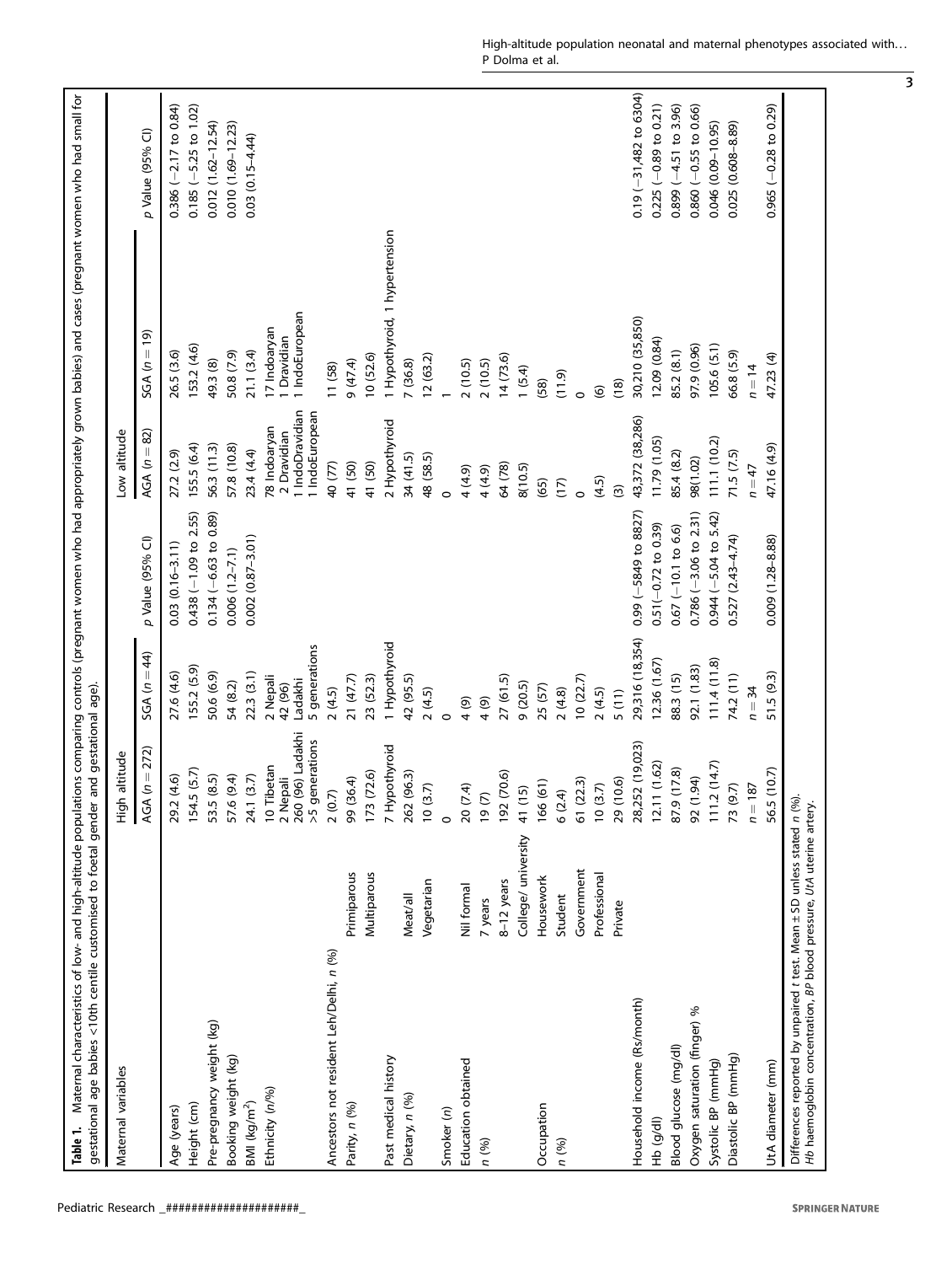<span id="page-3-0"></span>High-altitude population neonatal and maternal phenotypes associated with. . . P Dolma et al.

4

| Table 2. Effect of pregnancy at high altitude on Ladakhi birth size and |
|-------------------------------------------------------------------------|
| characteristics unless stated non-significance between high-altitude    |
| and low-altitude groups.                                                |

| Altitude                                                                | High<br>$n = 316$         | Low<br>$n = 101$   | p Value 95% Cl |                 |
|-------------------------------------------------------------------------|---------------------------|--------------------|----------------|-----------------|
| Gender                                                                  |                           |                    |                |                 |
| Male $n\frac{9}{6}$                                                     | 144 (45.6%) 46 (45.5%) NS |                    |                |                 |
| Female n/%                                                              | 172 (54.4%) 55 (55.5%) NS |                    |                |                 |
| Birthweight (kg)                                                        |                           |                    |                |                 |
| Male                                                                    | 3.21(0.45)                | 2.95 (4.26)        |                |                 |
| Female                                                                  | $3.10(0.46)$ $2.85(3.75)$ |                    |                |                 |
| All                                                                     | 3.15 (0.44)               | $2.89(0.4)$ 0.0001 |                | 0.178-0.376     |
| Tibetan $(n = 10)$ 3.62 kg                                              |                           |                    |                |                 |
| Ladakhi ( $n =$<br>302)                                                 | 3.14 kg                   |                    |                |                 |
| Nepali $(n=4)$                                                          | 2.72 kg                   |                    |                |                 |
| SGA (<10th<br>centile)                                                  | 2.52(0.32)                | 2.43(0.22)         |                |                 |
| AGA                                                                     | 3.25(0.39)                | 3.00(0.36)         | 0.0001         | 0.157-0.034     |
| Birth length (cm)                                                       |                           |                    |                |                 |
| All                                                                     | 49.9 (2.6)                | 48.1 (1.7)         | 0.0001         | $1.111 - 2.343$ |
| <b>SGA</b>                                                              | 47.5 (2.4)                | 47.1 (1.44)        |                |                 |
| <b>AGA</b>                                                              | 50.3 (0.15)               | 48.3 (0.19)        |                |                 |
| Birthweight/length                                                      |                           |                    |                |                 |
| <10th centile                                                           | 53 (16.7%)                | 21 (19.8%)         |                |                 |
| Ponderal index (kg/m <sup>3</sup> )                                     |                           |                    |                |                 |
| All                                                                     | 2.55 (0.35)               | 2.6(0.27)          | NS             |                 |
| APGARS 1 min                                                            |                           |                    |                |                 |
| All                                                                     | 8.26 (1.17)               | 8.47 (1.45) NS     |                |                 |
| SGA                                                                     | 8 (1.26)                  | 7.79 (2.51) NS     |                |                 |
| <b>AGA</b>                                                              | 8.3(1.15)                 | 8.62 (1.05)        | NS             |                 |
| Finger $O2$ sats (%)                                                    |                           |                    |                |                 |
| All                                                                     | 88.7 (8.32)               | 92.5 (13.2)        | 0.005          | 5.95 to $-1.07$ |
| SGA                                                                     | 88.7 (7.18)               | 89.4 (14)          | NS             |                 |
| <b>AGA</b>                                                              | 88.7 (8.49)               | 93.1 (13)          | NS             |                 |
| Difference between SGA (small gestational age) and AGA (appropriate for |                           |                    |                |                 |

gestational age) babies within cohorts. NS non significant.

Delhi area. Overall, 94/101 (93.1%) described themselves as Indoaryan ethnicity, 2 as IndoEuropean and 5 as Dravidian.

Characteristics of HA women who delivered SGA vs AGA babies were similar. Maternal ethnicity, parity, smoking status (no subjects disclosed being a smoker at HA), chronic illness and socio-economic (as evidenced through maternal education, occupation, income and educational status) did not differ (Table [1](#page-2-0)). No significant maternal illness was reported in either group (hypothyroidism was reported in both groups). At HA, maternal BMI (AGA 24.1 vs SGA 22.3 kg/m<sup>2</sup>,  $p = 0.002$ ) and age (AGA 27.2 vs SGA 26.5 years,  $p = 0.03$ ) differed. Compared to women who delivered an AGA baby, those who delivered an SGA baby were statistically older and lighter.

Baseline maternal characteristics of women who delivered at LA revealed a similar pattern. Ethnicity, parity, age and smoking (one woman with an SGA pregnancy reported current smoking) were not found to be different between groups. Maternal BMI was different between groups (AGA 23.4 vs SGA 21.1 kg/m<sup>2</sup> [ $p = 0.03$ ]). Hypothyroidism was reported once in each group with one report of maternal hypertension in the SGA group.

Of the 316 HA women, UtA data were obtained in 221 (69.9%). Missing UtA data were due to the sonologist not being available to scan ( $n = 29$ ), women being outside of 18–24-week gestation period ( $n = 34$ ) or if the blinded analysis disagreed ( $n = 32$ ). Data were not used where the second operator disagreed on blinded analysis by >0.1 cm.

At HA, mean UtA diameter was 56.5 [10.7] mm in AGA pregnancies vs 51.5 [9.3] mm in SGA pregnancies ( $p = 0.009$ ). Birthweights in the 187 AGA neonates where UtA data were available were similar to that in the overall cohort recruited (3.23 kg). SGA pregnancies with UtA data reported ( $n = 34$ ) were also found to have similar birthweight (2.51 kg) to overall study population (2.52 kg in total SGA cohort), and SGA was reported at a similar rate (15%). In the SGA group, there was no statistical difference in birthweight between those with UtA measurements (2.51 kg) and those without (2.54 kg),  $p = 0.69$ .

Univariable logistical regression analysis of maternal characteristics between AGA and SGA babies at HA revealed body mass index (BMI) and age to be significantly different between groups. Therefore, a final multivariable logistical regression model was run incorporating maternal BMI, age and UtA diameter in babies born AGA vs SGA at HA. Maternal UtA diameter remained statistically different between women who had an SGA baby vs those who had an AGA baby (OR 1.06,  $p = 0.0001$ ) with increased maternal UtA positively associated with having an AGA baby (Table 3).

UtA diameter was statistically smaller in the LA group vs HA groups 47.3 [4.65] vs 55.5 [11.2] mm, respectively,  $p = 0.0001$ ). In LA babies, UtA diameter was appropriately recorded in 61 (60.3%).

| l Variables                       | Univariable OR | Std err | p Value | 95% CI        | Final OR | Std err | p Value | 95% CI        |
|-----------------------------------|----------------|---------|---------|---------------|----------|---------|---------|---------------|
| <b>Ethnicity</b>                  | 0.634          | 0.26    | 0.283   |               |          |         |         |               |
| Maternal Age                      | 1.08           | 0.040   | 0.032   | $1.01 - 1.16$ | 1.07     | 0.047   | 0.125   |               |
| Maternal weight (kg)              | 1.06           | 0.228   | 0.012   | $1.01 - 1.1$  |          |         |         |               |
| Maternal BMI (kg/m <sup>2</sup> ) | 1.14           | 0.058   | 0.008   | $1.03 - 1.26$ | 1.10     | 0.058   | 0.085   |               |
| Parity                            | 1.65           | 0.539   | 0.127   |               |          |         |         |               |
| Maternal education                | 1.05           | 0.23    | 0.838   |               |          |         |         |               |
| Maternal occupation               | 1.03           | 0.107   | 0.84    |               |          |         |         |               |
| UtA diameter (mm)                 | 1.06           | 0.013   | 0.0001  | $1.03 - 1.08$ | 1.06     | 0.013   | 0.0001  | $1.03 - 1.08$ |
| cons                              |                |         |         |               | 0.003    | 0.006   | 0.02    |               |

Std err standard error, CI confidence interval.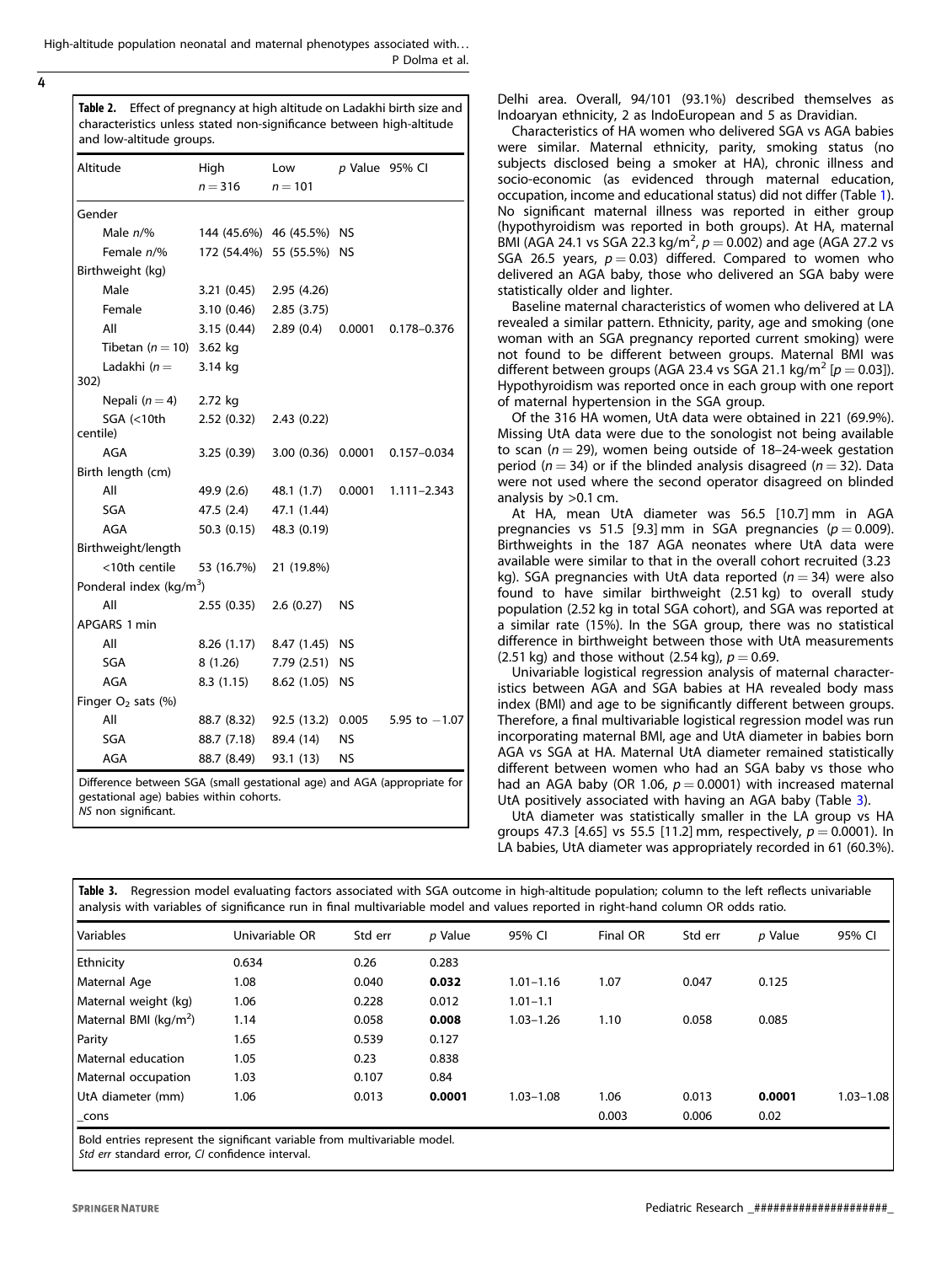5

In this group, the average birthweight was 2.99 kg in AGA pregnancies ( $n = 47$ ) and 2.43 kg ( $n = 14$ ) in SGA pregnancies. There was no difference in size in the UtA diameter between AGA and SGA pregnancies (47.2 [4.9] vs 47.2 [4] mm,  $p = 0.97$ ) in the LA cohort.

Neonatal data for HA and LA sites are presented in Table [2.](#page-3-0) At HA, the mean birthweight was 3.15 [0.44] kg, and 44 infants (14%) were classified as SGA (mean birthweight 2.52 [0.26] kg). SGA babies were significantly lighter than AGA babies 3.25 [0.39],  $p =$ 0.00001. Mean gestational age (days) did not differ between AGA and SGA babies (275.3 vs 277.4 days, respectively,  $p = 0.21$ ). Mean birth length at HA was 49.9 [2.6] cm with SGA babies being significantly shorter 47.5 [2.4] cm vs AGA babies 50.3 [0.15] cm,  $p = 0.0001$ .

The mean birthweight in the LA cohort was 2.89 [0.4] kg, significantly less than the HA cohort ( $p = 0.0001$ ) with 19 (19%) infants identified as SGA (mean 2.43 [0.22] kg). Birth length was 48.1 [1.7] cm and SGA babies were again shorter at 47.1 [1.44] vs AGA babies 48.3 [0.19] cm,  $p = 0.0067$ . Babies were born earlier than HA counterparts (268.7 [8.7] vs 275.6 [10.4] days,  $p = 0.0001$ ). No significant difference was noted between gestational age that AGA vs SGA babies born (268.8 [8.9] vs SGA 269 [[8](#page-5-0)] days,  $p = 0.91$ ).

Birthweight was greater in male vs female babies at both locations. Males at HA were heavier than females weighing 3.21 [0.45] kg vs females at 3.1 [0.45] kg,  $p = 0.03$ . At LA, male vs female weight difference was not found to be statistically significant ( $p =$ 0.19). Male/female numbers were similar at both HA and LA sites (HA male sex 45% vs LA 46%). Overall babies born at HA of Ladakhi descent were heavier (3.15 vs 2.89 kg,  $p = 0.0001$  and longer (49.9 vs 48.1 mm,  $p = 0.0001$ ) than their LA counterparts. Comparing just SGA pregnancies at HA and LA, significant differences between birthweights and length were not maintained.

At birth, there was no statistically significant difference between baby APGAR scores at 1 min between HA 8.26 [1.17] vs LA 8.47 [1.45],  $p = 0.11$  (Table [2](#page-3-0)). At HA, APGARs at 1 min for SGA babies were 8 [1.26] vs AGA babies 8.3 [1.15],  $p = 0.21$ ). SaO<sub>2</sub> shortly after birth was lower at HA than LA (88.9 [8.32]% vs 92.5 [13.2]%, respectively),  $p = 0.005$ . SaO<sub>2</sub> did not differ between SGA and AGA babies at HA (88.7%), but initial SaO<sub>2</sub> was higher in AGA than SGA babies born at LA (93.1 [13]% vs 88.7 [8.49]%,  $p = 0.39$ ), respectively, although not reaching significance.

DISCUSSION We performed a comprehensive prospective study of a HA native population in relation to reproductive outcomes and compared this with a LA non-native population.

Individuals gestated and born at HA had a significantly higher birthweight than expected for an Indian population. The only other published study specifically of birthweight in the Ladakhi population reported significantly lower birthweights than those recorded in this study, as well as shorter birth lengths with a much higher rate of low birthweight <2500 g  $(27\% \text{ vs } 7.8\%)$ .<sup>[23](#page-5-0)</sup> It is difficult to know the exact reason for this disparity. The previous study is >25 years old and tourism in the region has had a significant impact during this time, potentially altering parental diet and lifestyle. The sample size in our study is twice as large and was performed over a much longer time frame, and may better represent the population especially given that almost all eligible pregnant women consented to be in the study.

Birthweights in Ladakhi subjects were on average 3.15 kg, up to a maximum birthweight of 4.4 kg. Within this population, those individuals who identified as Tibetan still showed the greatest adaptation with an average birthweight of 3.62 kg. These figures correspond to other adapted high-altitude populations. A retrospective review of a cohort of South American birthweights

revealed an average birthweight for HA Andean (longest adapted) subjects of 3.15 kg ( $n = 728$ ), compared with their European (shortest) counterparts at HA at 2.[9](#page-5-0)6 kg ( $n = 167$ ).

Our data also support the idea that rates of poor foetal growth (as defined by Intergrowth reference standards) were lower than expected in the Ladakh population with significantly lower rates than documented by the recent Indian National family health survey 4 2015–2016 ([https://dhsprogram.com/pubs/pdf/FR339/](https://dhsprogram.com/pubs/pdf/FR339/FR339.pdf) [FR339.pdf](https://dhsprogram.com/pubs/pdf/FR339/FR339.pdf)) for term low birthweight (LBW) individuals of 16.6% (vs 7.8% in our Leh population). The proportion of babies defined as SGA (according to birthweight centile) at HA (14%) was lower than at LA (19%). Birthweight centiles take into account gestational age and this finding suggests adaptation in HA cohort is not purely a result of gestational age differences.

The differences seen in adaptation are driven by the appropriately grown individuals at HA. These infants are both heavier and longer than their counterparts born at low altitude, but this growth sparring effect is lost in infants born smaller than their expected weight with their birth length and ponderal index being equivalent whether at high or low altitude. This suggests that intrinsic mechanisms that influence body size and composition may have a role to play in positive adaptation at HA.

From this study, increased maternal BMI and decreased age associated with birthweight offspring at HA. This is consistent with recognised maternal traits that associate with appropriate birthweight $25$ , but other classically recognised risk factors for low birthweight do not appear to be significant in this HA cohort,<sup>2</sup> which is of interest given the concurrence with the neonatal anthropomorphic findings described above. The absence of retained significance in the multivariable model along of other classic risk factors for low birthweight in this HA population is in keeping with earlier HA work from Colorado that associated HA as an independent risk factor influencing birthweight.<sup>[10](#page-5-0)</sup> A major limitation of this study was the absence of a comparative native low-altitude population. For practical reasons, this was not possible, but by studying the LA Delhi population in the same detailed way as at HA, we were able to eliminate many recognised factors, leaving ancestry traits as a plausible mediator of the birthweight protection afforded to this population.

Maternal UtA diameter in the second trimester was strongly associated with birthweight in HA subjects. Women who went on to have AGA babies had larger UtA diameters at 18–24 weeks than women who went on to have a pregnancy complicated by SGA. This finding is independent of foetal sex differences. Similar UtA adaptation was not identified in a group of pregnant women at low altitude. UtA diameters were smaller and no difference was identified between women who had a pregnancy with either an AGA or SGA foetus. This supports the suggestion that one of the mechanisms through which HA adaptation maybe presenting in pregnancy is in early modulation of UtA diameter, enhancing blood flow and thereby oxygen, to the developing placenta and foetus. In a separate cohort of high-altitude pregnancies studied, UtA blood flow was markedly greater at both weeks 20 and 36 of pregnancy in Andean vs European women, with such differences shown to be due to greater UtA diameters, not flow velocity. $2<sup>2</sup>$ 

Animal studies of the mechanisms underpinning UtA vasodilation supports a role for the metabolic sensor, AMPK. AMPK was found to be present in utero-placental tissue and influenced vasodilation in the presence of chronic hypoxia<sup>[28](#page-5-0)</sup>, and its activation implicated in myometrial artery vasodilation in appropriate for gestational age human pregnancies at altitude in Colorado.<sup>[29](#page-5-0)</sup> Furthermore, pharmacological activation of AMPK in a murine model has been shown to partially present hypoxia-induced foetal growth restriction.<sup>30</sup> Peroxisome proliferator-activated receptor gamma (PPAR γ) has also been postulated to protect against hypoxia-associated growth restriction with lower levels of expression in human growth restricted pregnancies compared with controls. $31$  Recently, using a murine model of hypoxia-induced growth restriction, it was shown that